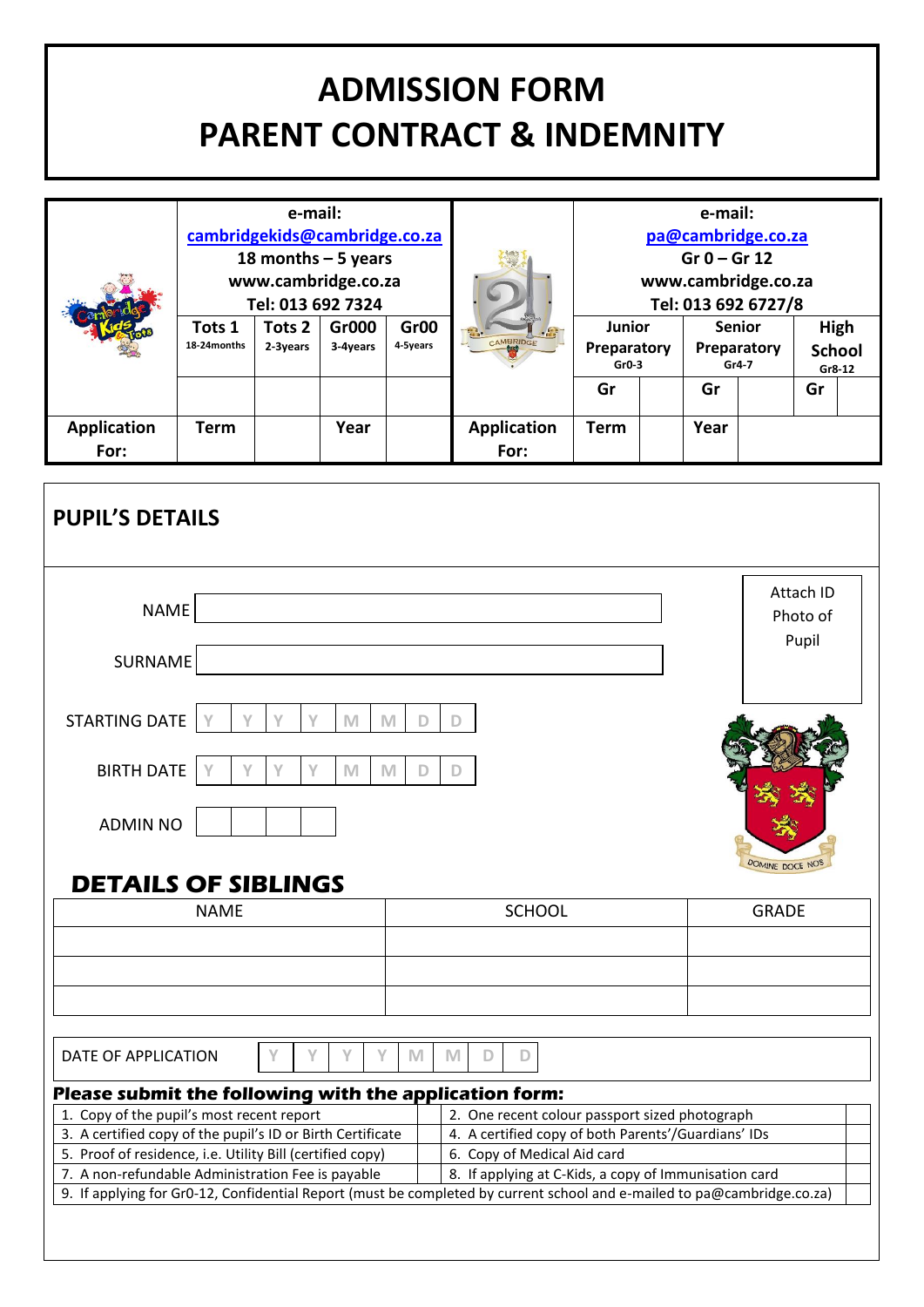# **Parent Contract & Indemnity**

I/We the Parent(s) / Legal guardian(s) of

Full name of pupil

Agree to the admission of the above pupil to Cambridge Kids, Cambridge Preparatory and Cambridge High School on the following terms and conditions: (Tick boxes please)

| terms and conditions. They boxes prease)                                                                                                                                        |  |
|---------------------------------------------------------------------------------------------------------------------------------------------------------------------------------|--|
| I/We have received, read, understood and agree to the conditions contained in the School's Policy and Procedure, School rules and                                               |  |
| Indemnity. It is further understood that the documentation may be altered or added to by Cambridge Kids, Cambridge Preparatory and                                              |  |
| Cambridge High School from time to time.                                                                                                                                        |  |
| I/We understand that Cambridge Kids, Cambridge Preparatory and Cambridge High School is a school based on Christian principles and                                              |  |
| give consent:                                                                                                                                                                   |  |
| ❖<br>For my child to be exposed to, and instructed in Christian principles, values and tradition                                                                                |  |
| ❖<br>For my child to be disciplined under the current discipline system                                                                                                         |  |
| I/We hereby grant consent for Cambridge Kids, Cambridge Preparatory and Cambridge High School to contact our current/previous school                                            |  |
| regarding:                                                                                                                                                                      |  |
| Payment of school fees, class and general behaviour and academic performance<br>❖                                                                                               |  |
| I/We agree that this agreement will come into effect immediately on signature by me/us and shall remain in force for the full duration of                                       |  |
| the pupil's enrolment at Cambridge Kids, Cambridge Preparatory and Cambridge High School, (unless earlier terminated by the party in                                            |  |
| terms of this contract) or until a new annual agreement supersedes this agreement.                                                                                              |  |
| In the event of any other breach of contract by me/us or in the event of serious breach of the Code of Conduct by the pupil or Parent, the                                      |  |
| School may terminate this contract.                                                                                                                                             |  |
| I/We have been notified of and agree to the school fees applicable to the grade of the aforementioned pupil and any ancillary costs which                                       |  |
| may be charged from time to time. I/We further acknowledge and consent those fees paid in advance will be deposited by Cambridge                                                |  |
| Kids, Cambridge Preparatory and Cambridge High School and held in accordance with the provisions of the Consumer Protection Act 2008,                                           |  |
| with interest or income thereof to accrue to Cambridge Kids, Cambridge Preparatory and Cambridge High School as income.                                                         |  |
| I/We agree to give ONE FULL TERM'S notice in writing should we wish to withdraw the pupil from school. Failure to give proper notice will                                       |  |
| result in me/us being liable for the full term's fees in lieu of such notice. It is my/our responsibility to prove that timeous notice has been                                 |  |
| provided and any sundry items owing to the school on the last day (tuck shop, copies, phone calls, uniform, transport, outings etc) must                                        |  |
| be paid by myself/us before the school will issue me with a transfer card and the new school with my child's ed-lab file.                                                       |  |
| I/We bind ourselves jointly and severally liable for payment of all school fees and ancillary charges (for instance tours/outings, aftercare)                                   |  |
| which will become payable in terms of this agreement. These fees will be paid via EFT, either annually in full before the 31st of January or                                    |  |
| by the 7th of each month from January until November. I/We undertake to pay all legal costs, including attorney and client fees and                                             |  |
| collection costs incurred by the school having to take legal action for necessary school fees or otherwise.                                                                     |  |
| I/We agree that the school may, in the event of non-payment of fees and or ancillary charges, (which will be deemed to be a material                                            |  |
| breach of this contract), after having given me/us 7 (seven) days' notice to rectify my default and should I/we still be in breach, summarily                                   |  |
| terminate this contract and refuse my child entry to Cambridge Kids, Cambridge Preparatory and Cambridge High School.                                                           |  |
| I/We accept that Cambridge Kids, Cambridge Preparatory and Cambridge High School has appointed certain preferred suppliers and                                                  |  |
| confirm that I/we understand the financial benefit to be derived by me through this arrangement in respect of price, quality control and                                        |  |
| branding.                                                                                                                                                                       |  |
| I/We consent to Cambridge Kids, Cambridge Preparatory and Cambridge High School disseminating my/our names and contact details                                                  |  |
| only to the other parents, staff or responsible persons engaged or authorised by Cambridge Kids, Cambridge Preparatory and Cambridge                                            |  |
| High School for school related purposes, unless at any time Cambridge Kids, Cambridge Preparatory and Cambridge High School is                                                  |  |
| instructed in writing by me/us differently. I/we acknowledge that my/our contact details and/or e-mail addresses are used by the school                                         |  |
| and its staff as communication tools via WhatsApp, SMS system and e-mail to inform me/us of important information and will respect the                                          |  |
| contact details of other parents and NOT use it without their written consent, as stipulated by The Protection of Personal Information Act                                      |  |
| 4 of 2013.                                                                                                                                                                      |  |
| I/We give consent to Cambridge Kids, Cambridge Preparatory and Cambridge High School to use my child's results, birthday information,                                           |  |
| photographs/video recordings and likeness in any program: informational or marketing material in any medium, and/or televise my                                                 |  |
| child's participation in program activities, sport activities, events for the purpose of promotion, fundraising, marketing, documentation,                                      |  |
| display on Cambridge Academy Website, Cambridge Academy Facebook, Cambridge Academy School Communicator, and or public                                                          |  |
| display, unless at any time Cambridge Kids, Cambridge Preparatory and Cambridge High School is instructed in writing by me/us                                                   |  |
| differently.                                                                                                                                                                    |  |
| On behalf of my/our child as his/her parent/guardian and on behalf of myself, I hereby further indemnify Cambridge Kids, Cambridge                                              |  |
| Preparatory and Cambridge High School from any illness contracted by my child, from any cause whatsoever, during attendance at school                                           |  |
|                                                                                                                                                                                 |  |
| or otherwise.                                                                                                                                                                   |  |
| I/We fully understand and accept that my child is at Cambridge Kids, Cambridge Preparatory and Cambridge High School at own risk and                                            |  |
| I/We undertake on behalf of my/ourself, my/our executors, my husband/wife and my/our aforementioned child, to indemnify, not hold                                               |  |
| responsible and absolve the Directors, Principal and Staff of Cambridge Kids, Cambridge Preparatory and Cambridge High School, against                                          |  |
| and from all claims whatsoever that may arise in connection with any loss or damage to the property, illness or injury to the person of                                         |  |
| my/our aforesaid child in the course of his/enrolment, in the knowledge that the Principal and Staff of Cambridge Kids, Cambridge                                               |  |
| Preparatory and Cambridge High School will nevertheless take all reasonable precautions for the safety and welfare of my/our child.                                             |  |
| **Although your consent to the above is voluntary, if, for any reason, you do not give consent then Cambridge Academy<br>may not be able to provide you with its full services. |  |
| 20                                                                                                                                                                              |  |
| day of<br>Signed at<br>on this                                                                                                                                                  |  |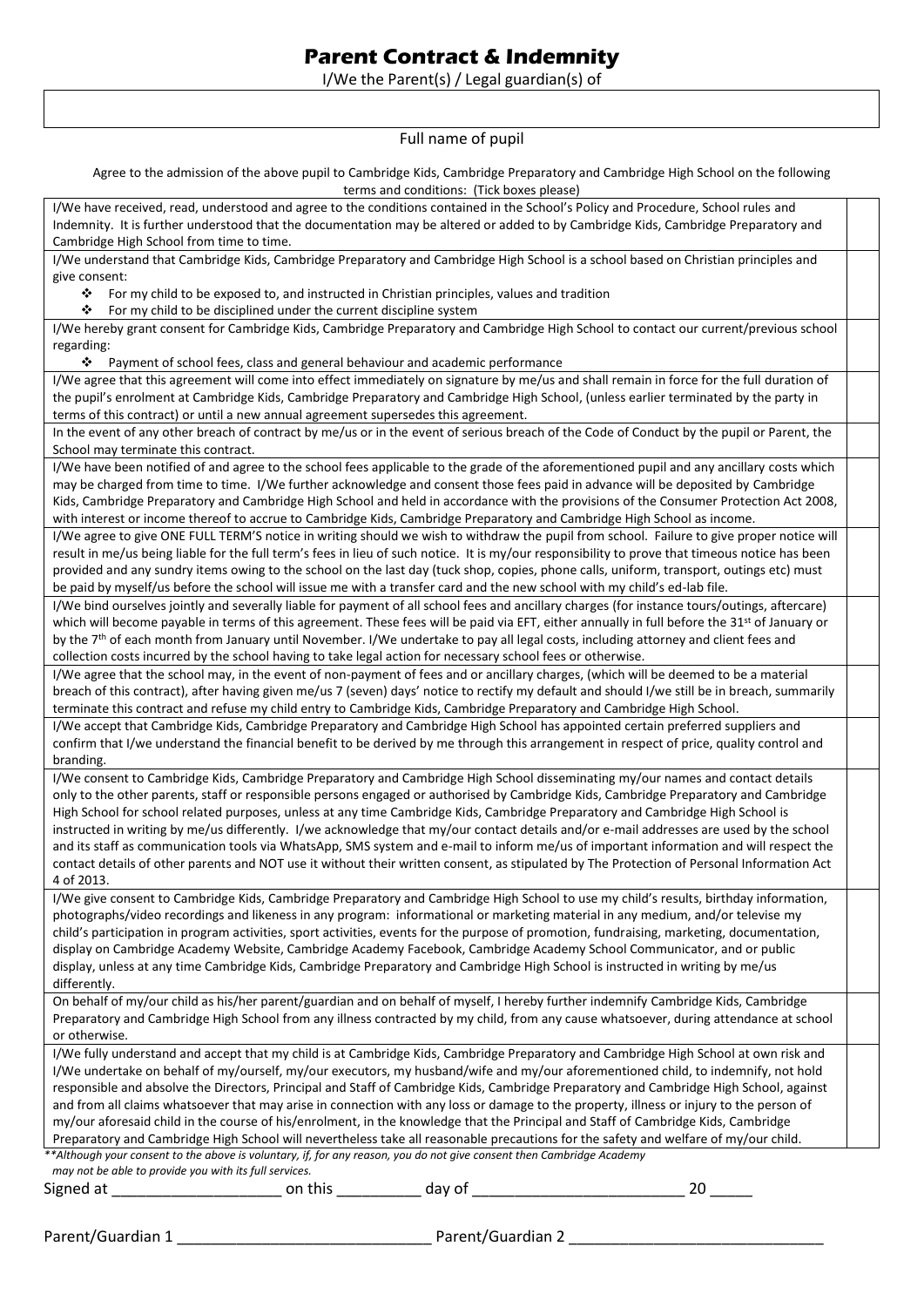# **PUPIL'S DETAILS**

| FIRST NAME(S)                                                                                                          | <b>SURNAME</b>                                                                                                   |
|------------------------------------------------------------------------------------------------------------------------|------------------------------------------------------------------------------------------------------------------|
| PREFERRED NAME<br><b>DATE OF BIRTH</b><br>$\vee$<br>$\vee$<br><b>IDENTITY NO. PASSPORT NO.</b><br><b>HOME LANGUAGE</b> | Indicate with an X<br><b>GENDER</b><br><b>FEMALE</b><br><b>MALE</b><br><b>NATIONALITY</b>                        |
| PASSPORT NO.                                                                                                           | FOR FOREIGN PUPIL'S ONLY:<br>DATE OF FIRST ENTRY INTO SA                                                         |
| <b>RELIGION</b>                                                                                                        | THE FOLLOWING TWO ITEMS ARE REQUIRED BY THE EDUCATION DEPARTMENT FOR STATISTICAL PURPOSES<br>RACE CLASSIFICATION |
| <b>CURRENT GRADE</b><br>PREVIOUS SCHOOL / INSTITUTION:<br><b>ACHIEVEMENTS</b>                                          | <b>FROM</b><br>T <sub>O</sub><br><b>FROM</b><br>T <sub>O</sub><br><b>FROM</b><br><b>TO</b>                       |
| DID YOU ATTEND AN OPEN DAY?<br>HAVE YOU BEEN ON A TOUR OF THE PREMISES?                                                |                                                                                                                  |
| <b>NAME</b>                                                                                                            | IN CASE OF EMERGENCY PLEASE LIST TWO ALTERNATE NAMES AND NUMBERS.                                                |
| <b>RELATIONSHIP TO PUPIL</b>                                                                                           |                                                                                                                  |
| <b>TEL NUMBER</b><br><b>NAME</b>                                                                                       | <b>CELL NUMBER</b>                                                                                               |
| <b>RELATIONSHIP TO PUPIL</b>                                                                                           |                                                                                                                  |
| <b>TEL NUMBER</b>                                                                                                      | <b>CELL NUMBER</b>                                                                                               |

CONSENT: I/We consent to and grant Cambridge Kids, Cambridge Preparatory and Cambridge High School or its appointed agents' permission to access our consumer profile on the database held by relevant credit bureaus and to verify our details as submitted in this contract.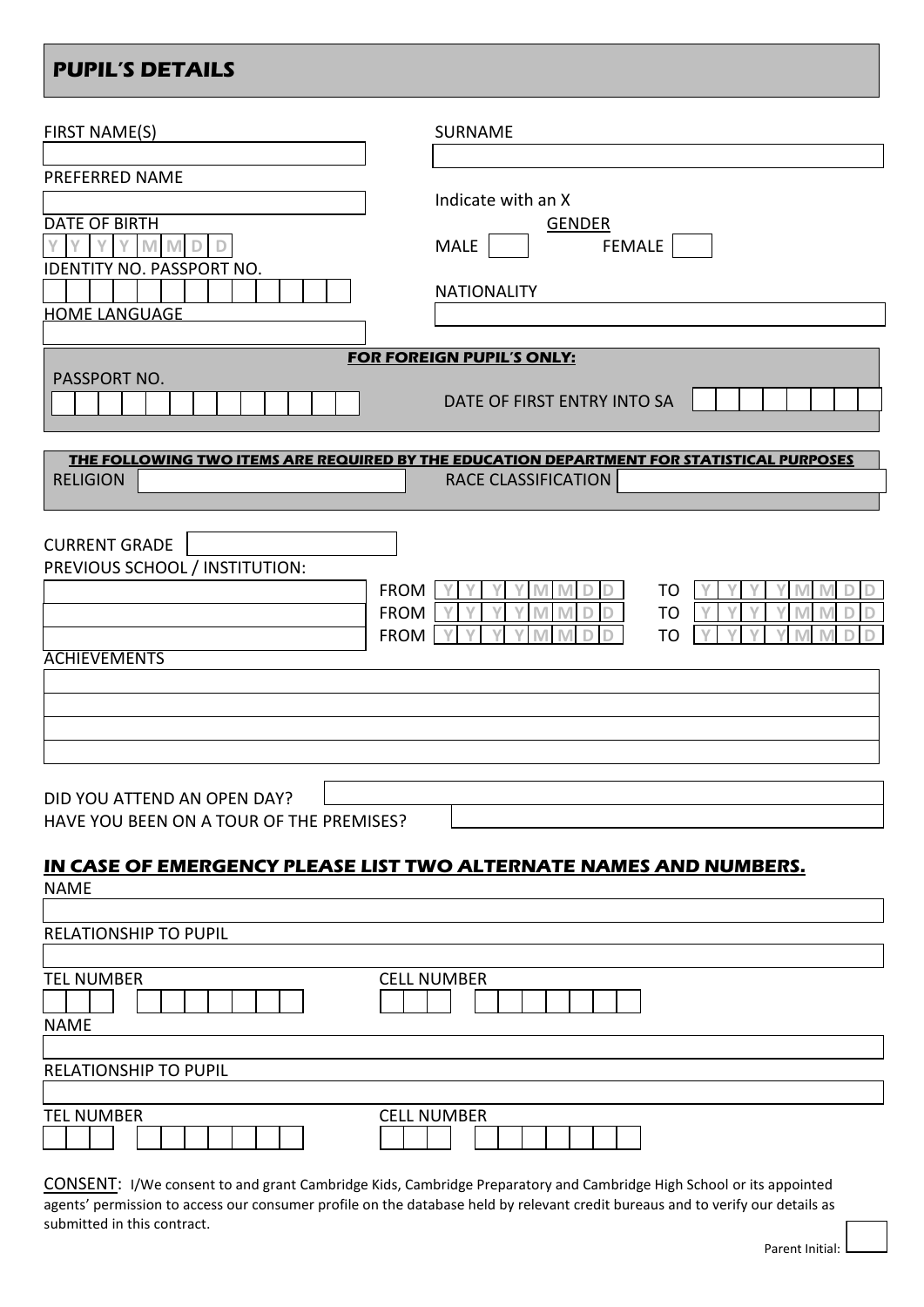# **DETAILS OF FATHER/GUARDIAN DETAILS OF MOTHER/GUARDIAN**

| SURNAME<br><b>TITLE</b>                                                                                                                                                                                   | <b>SURNAME</b><br><b>TITLE</b>                                        |
|-----------------------------------------------------------------------------------------------------------------------------------------------------------------------------------------------------------|-----------------------------------------------------------------------|
| <b>MARITAL STATUS</b>                                                                                                                                                                                     | <b>MARITAL STATUS</b>                                                 |
| IF DIVORCED<br>YES NO<br>FATHER ACCESS TO CHILD?                                                                                                                                                          | <b>IF DIVORCED</b><br>YES NO<br>MOTHER ACCESS TO CHILD?               |
| <b>YES NO</b><br>IS THE CHILD LIVING WITH YOU?                                                                                                                                                            | YES NO<br>IS THE CHILD LIVING WITH YOU?                               |
| YES NO<br>ARE YOU THE LEGAL GUARDIAN?<br><b>RELATIONSHIP TO PUPIL</b>                                                                                                                                     | YES NO<br>ARE YOU THE LEGAL GUARDIAN?<br><b>RELATIONSHIP TO PUPIL</b> |
| <b>FIRST NAME</b>                                                                                                                                                                                         | <b>FIRST NAME</b>                                                     |
| <b>DATE OF BIRTH</b>                                                                                                                                                                                      | <b>DATE OF BIRTH</b>                                                  |
| <b>ID/PASSPORT NO</b>                                                                                                                                                                                     | <b>ID/PASSPORT NO</b>                                                 |
| <b>NATIONALITY</b>                                                                                                                                                                                        | <b>NATIONALITY</b>                                                    |
| <b>RESIDENTIAL</b>                                                                                                                                                                                        | <b>RESIDENTIAL</b>                                                    |
| <b>ADDRESS</b>                                                                                                                                                                                            | <b>ADDRESS</b>                                                        |
|                                                                                                                                                                                                           |                                                                       |
| <b>CODE</b>                                                                                                                                                                                               | <b>CODE</b>                                                           |
| <b>POSTAL</b>                                                                                                                                                                                             | <b>POSTAL</b>                                                         |
| <b>ADDRESS</b>                                                                                                                                                                                            | <b>ADDRESS</b>                                                        |
|                                                                                                                                                                                                           |                                                                       |
| <b>CODE</b>                                                                                                                                                                                               | <b>CODE</b>                                                           |
| <b>OCCUPATION</b>                                                                                                                                                                                         | <b>OCCUPATION</b>                                                     |
| <b>BUSINESS NAME</b>                                                                                                                                                                                      | <b>BUSINESS NAME</b>                                                  |
| <b>POSITION IN</b>                                                                                                                                                                                        | <b>POSITION IN</b>                                                    |
| <b>COMPANY</b>                                                                                                                                                                                            | <b>COMPANY</b>                                                        |
| <b>WORK</b>                                                                                                                                                                                               | <b>WORK</b>                                                           |
| <b>ADDRESS</b>                                                                                                                                                                                            | <b>ADDRESS</b>                                                        |
|                                                                                                                                                                                                           |                                                                       |
| <b>CODE</b>                                                                                                                                                                                               | <b>CODE</b>                                                           |
| <b>HOME TEL</b>                                                                                                                                                                                           | <b>HOME TEL</b>                                                       |
| <b>BUSINESS TEL</b>                                                                                                                                                                                       | <b>BUSINESS TEL</b>                                                   |
| <b>CELL</b>                                                                                                                                                                                               | <b>CELL</b>                                                           |
| <b>FAX</b>                                                                                                                                                                                                | <b>FAX</b>                                                            |
| E-MAIL                                                                                                                                                                                                    | E-MAIL                                                                |
| ACCOUNT STATEMENTS TO BE E-MAILED TO THIS ADDRESS:                                                                                                                                                        |                                                                       |
| I/We the parent(s) / guardian(s) of: -<br>(full name of pupil)                                                                                                                                            |                                                                       |
|                                                                                                                                                                                                           |                                                                       |
| Hereby apply for his / her admission to the school.                                                                                                                                                       |                                                                       |
| I/We confirm that the information contained in this application is complete and accurate.<br>I/We understand that this document is the only and final contract with Cambridge Kids, Cambridge Preparatory |                                                                       |
| and Cambridge High School.                                                                                                                                                                                |                                                                       |
|                                                                                                                                                                                                           |                                                                       |
|                                                                                                                                                                                                           |                                                                       |
|                                                                                                                                                                                                           |                                                                       |
| FOR AND ON BEHALF OF THE SCHOOL _________________<br><b>NAME AND INITIALS</b>                                                                                                                             |                                                                       |
|                                                                                                                                                                                                           | <b>SIGNATURE</b>                                                      |
|                                                                                                                                                                                                           | Parent Initial:                                                       |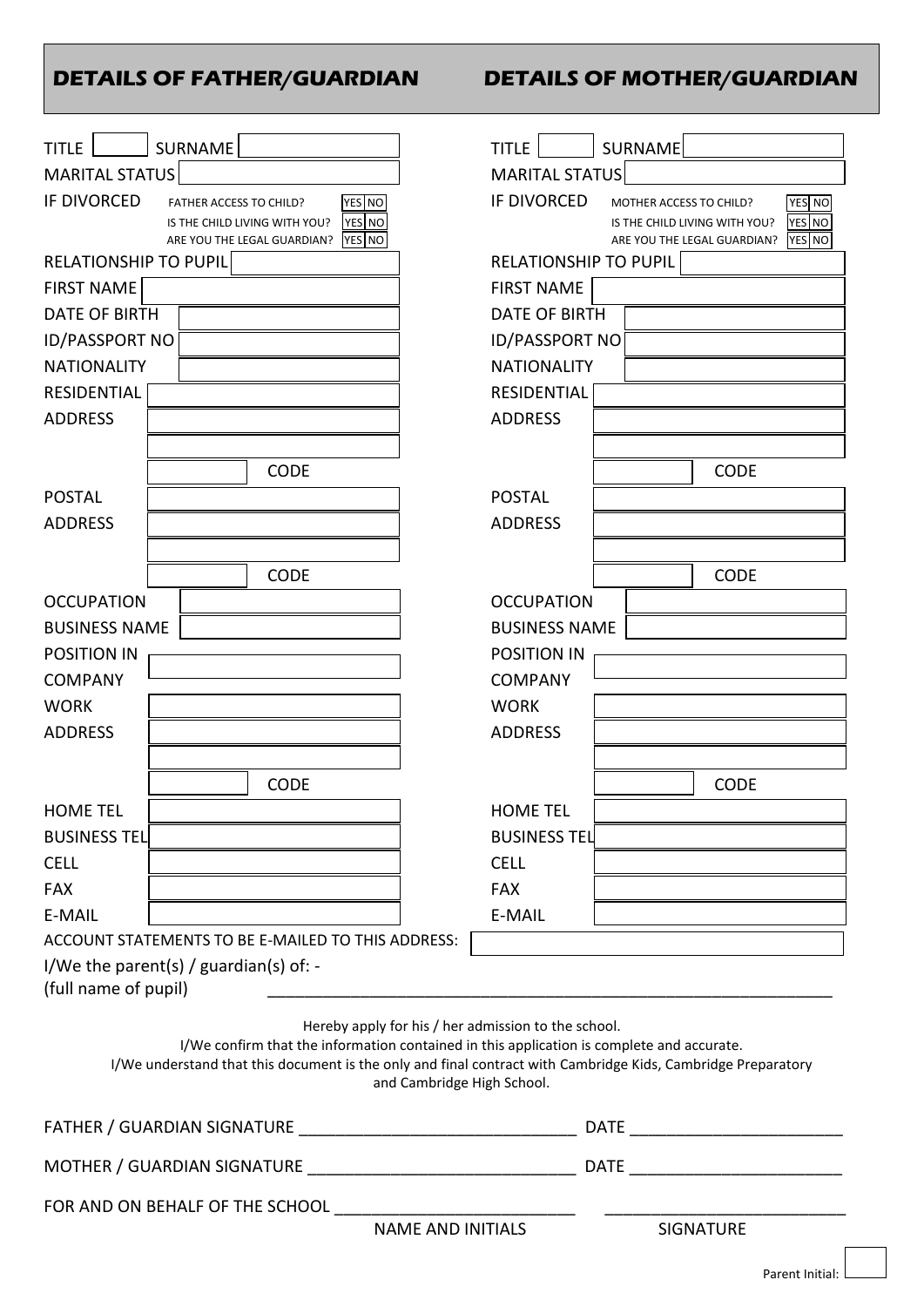### **MEDICAL INFORMATION**

**CONFIDENTIAL**

| <b>MEDICAL AID</b>                                                                                                           |                                                                                                                                                                                                                                                                                |
|------------------------------------------------------------------------------------------------------------------------------|--------------------------------------------------------------------------------------------------------------------------------------------------------------------------------------------------------------------------------------------------------------------------------|
| <b>SCHEME</b><br><b>PRINCIPAL</b><br><b>MEMBER</b>                                                                           | <b>OPTION</b><br>MEMBERSHIP NO.                                                                                                                                                                                                                                                |
| <b>FAMILY PRACTITIONER</b>                                                                                                   |                                                                                                                                                                                                                                                                                |
| <b>NAME</b>                                                                                                                  | TELEPHONE NO.                                                                                                                                                                                                                                                                  |
| <b>PUPIL</b>                                                                                                                 |                                                                                                                                                                                                                                                                                |
| <b>NAME</b><br>& SURNAME<br><b>GENDER</b>                                                                                    | <b>DATE OF BIRTH</b><br>M                                                                                                                                                                                                                                                      |
| PREVIOUS ILLNESSES - Insert year of occurrence in space provided                                                             |                                                                                                                                                                                                                                                                                |
| Diphtheria<br>Allergy<br>Poliomyelitis<br>Asthma<br><b>Enteric Fever</b><br>Chicken Pox<br><b>Measles</b><br><b>Diabetes</b> | Mumps<br><b>German Measles</b><br>Scarlet Fever<br><b>Rheumatic Fever</b><br><b>Tickbite Fever</b><br><b>Typhoid Fever</b><br><b>Whooping Cough</b><br>Drug Sensitivity                                                                                                        |
| PLEASE INSERT DATE OF LAST TETANUS IMMUNISATION:<br>IF SO PLEASE SPECIFY OR ATTACH LETTER:                                   | DOES THE PUPIL RECEIVE ANY MEDICAL TREATMENT OR CHRONIC MEDICATION FOR ANY CONDITION?                                                                                                                                                                                          |
| IF SO PLEASE SPECIFY:                                                                                                        | HAS THE PUPIL SUFFERED FROM OR BEEN TREATED FOR ANY PSYCHOLOGICAL OR EMOTIONAL UPSET?                                                                                                                                                                                          |
|                                                                                                                              | HAS THE PUPIL SUFFERED FROM ANY CONTAGIOUS OR NOTIFIABLE ILLNESS? IF SO PLEASE SPECIFY:                                                                                                                                                                                        |
| PLEASE SPECIFY ANY MEDICATION TO WHICH HE/SHE IS ALLERGIC.                                                                   |                                                                                                                                                                                                                                                                                |
| FOR OUTINGS. PLEASE SPECIFY:                                                                                                 | IF HE/SHE IS ON ANY MAINTENANCE THERAPY PLEASE ENSURE AN EMERGENCY SUPPLY IS BROUGHT TO SCHOOL AND/OR                                                                                                                                                                          |
| BEING.                                                                                                                       | PLEASE SPECIFY ANY OTHER RELEVANT DATA THAT WOULD BE IN THE INTEREST OF YOUR CHILD'S HEALTH AND WELL-                                                                                                                                                                          |
| <b>INSURANCE</b>                                                                                                             |                                                                                                                                                                                                                                                                                |
| damage.                                                                                                                      | I/We, as parents/legal guardians accept the responsibility to take adequate insurance to cover any loss, damage or injury to the child<br>or his/her belongings as Cambridge Kids, Cambridge Preparatory and Cambridge High School shall not be liable for any injury, loss or |

### **CONSENT**

In a critical situation please bear in mind that there may not be time to refer to a child's records. Cambridge Kids, Cambridge Preparatory and Cambridge High School therefore reserves the right to utilise the quickest medical service available. By signing below, you agree that the appointed medical practitioner may carry out emergency treatment as may be necessary.

| $\sim$<br>4 I N<br>IN.<br>--<br>DA<br><b>DATE</b><br>v<br>- II 1 1 1 1 |
|------------------------------------------------------------------------|
|------------------------------------------------------------------------|

### FATHER / GUARDIAN SIGNATURE \_\_\_\_\_\_\_\_\_\_\_\_\_\_\_\_\_\_\_\_\_\_\_\_ MOTHER / GUARDIAN SIGNATURE

| JА<br>$\cdot$ $\cdot$ $\cdot$ |  |  |  |  |
|-------------------------------|--|--|--|--|

Parent Initial: